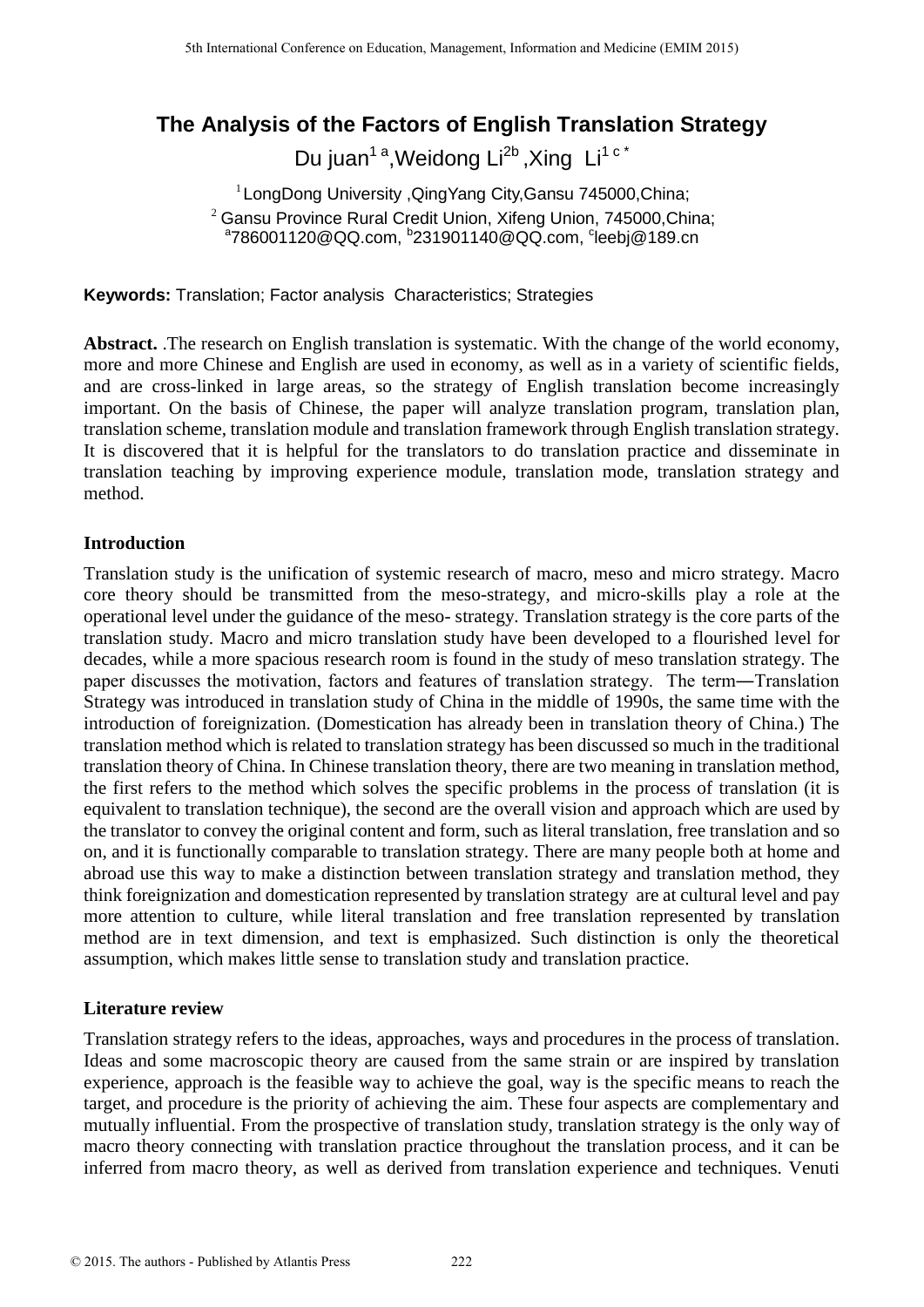(1998) defined translation strategy as strategies involve the basic task of choosing the foreign text to be translated and developing a method to translate it. Chesterman thought translation strategy therefore is to be seen as an act of translation, it should be viewed in the context of a broader action theory. From the historical, cultural, political and textual view, the culture school put forward many translation strategies which are adaptable to its translation theory and value system.





 While linguistic school proposed literal translation, free translation, transliteration, literal translation plus annotation, compensation, four-step model and so on.



Fig. 2

# **Elements of translation strategy**

Any translation strategy has three elements: the theory of factor, goal direction and technology. The theory of factor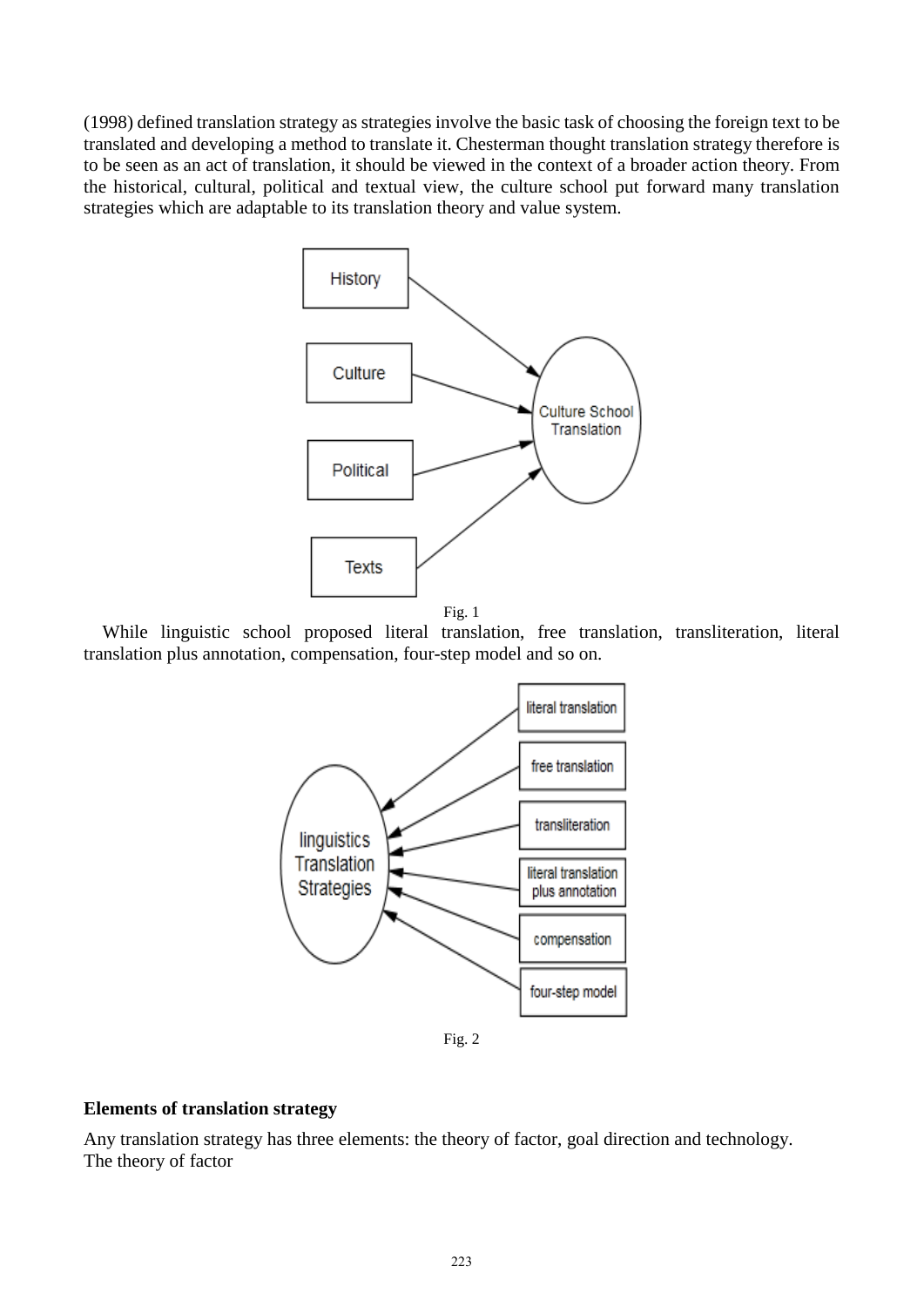

Fig. 3

 All the theories of contemporary self- contained applied translation include the translation strategies. In turn, different translation strategies have their own theories. In 1960s, Nida proposed dynamic equivalence, which defined as "in terms of the degree to which the receptors of the message in the receptor language respond to it in substantially the same manner as the receptors in the source language" (Nida 1969:24). In order to achieve dynamic equivalence, Nida raised four-step model including analysis, transfer, restructuring and testing, and the model is originated from the theory. Traditional translation theory containing free translation, literal translation and transliteration should be faithful to the original. Under the guidance of the translation theory of the modern linguistic school, these strategies have been developed further and adopted in the theory of functional translation and communicative translation.

#### Goal direction

 The translation strategy posed by Chesterman is described in the theoretical context of translation norms; it highlights purpose-related orientation and regards problem-centered skopos as the highest standards. Thus, the translator may choose some translation strategy or translation method to achieve translation purpose, at the same time, the translation itself becomes one of translation purposes in skopos. Culture school advocates foreignization whose strategic goal is to stress source culture, in other words, the translation should express something that is different from target culture, such as language forms, folk customs, cultural tradition and so on. The strategy adapted by a translator has something to do with the relevant social context. Translation strategy is the decision that a translator makes in the tensional relationship among language, history and social culture in his time. A variety of translation purposes of every initiator in translation are hidden behind such decision. And what's more, the purposes of a translator are so multiple that various translation strategies are adapted. Technology

 The technology of translation strategy is derived from the upper theory or deduced from translation practice and techniques. The four-step model proposed by Nida refers to analysis, transfer, restructuring and testing.

#### **Features of translation strategy**

In the unification of systemic research of macro, meso and micro of the translation study, the study of translation strategy is dominated; it is not only guided by macro translation theory, but also tested by micro-techniques. Comparing with macro-theory, translation strategy is more practical, because it is placed in the middle level of translation theory system, which is closer to the level of translation practice. With the development of macro translation theory and the accumulation of micro skills, it becomes very feasible. Translation strategy can be deduced form macro theory, as well as categorized and conceptualized by the synthesis and induction of micro skills, so such strategy is replicable and transferable, and it can be used as the important part and means of translation teaching.